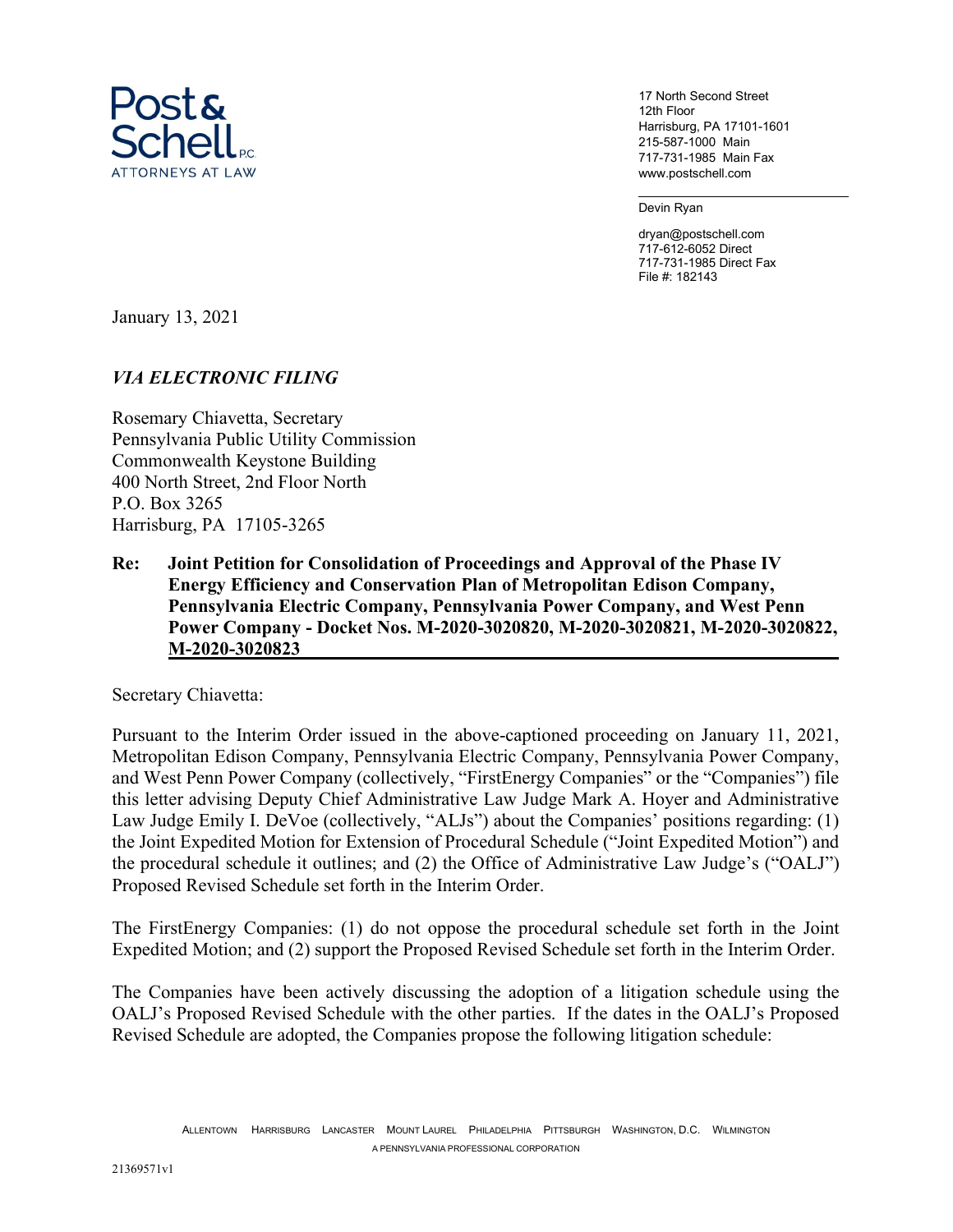Rosemary Chiavetta, Secretary January 13, 2021 Page 2

| Other parties' direct testimony | January 25, 2021  |
|---------------------------------|-------------------|
| Rebuttal testimony              | February 3, 2021  |
| Telephonic evidentiary hearing  | February 5, 2021  |
| <b>Briefs</b>                   | February 18, 2021 |

Copies of this filing will be provided as indicated on the Certificate of Service.

Sincerely,

Devin Ryan

DR/jl Enclosures

cc: Certificate of Service Honorable Mark A. Hoyer Honorable Emily I. DeVoe